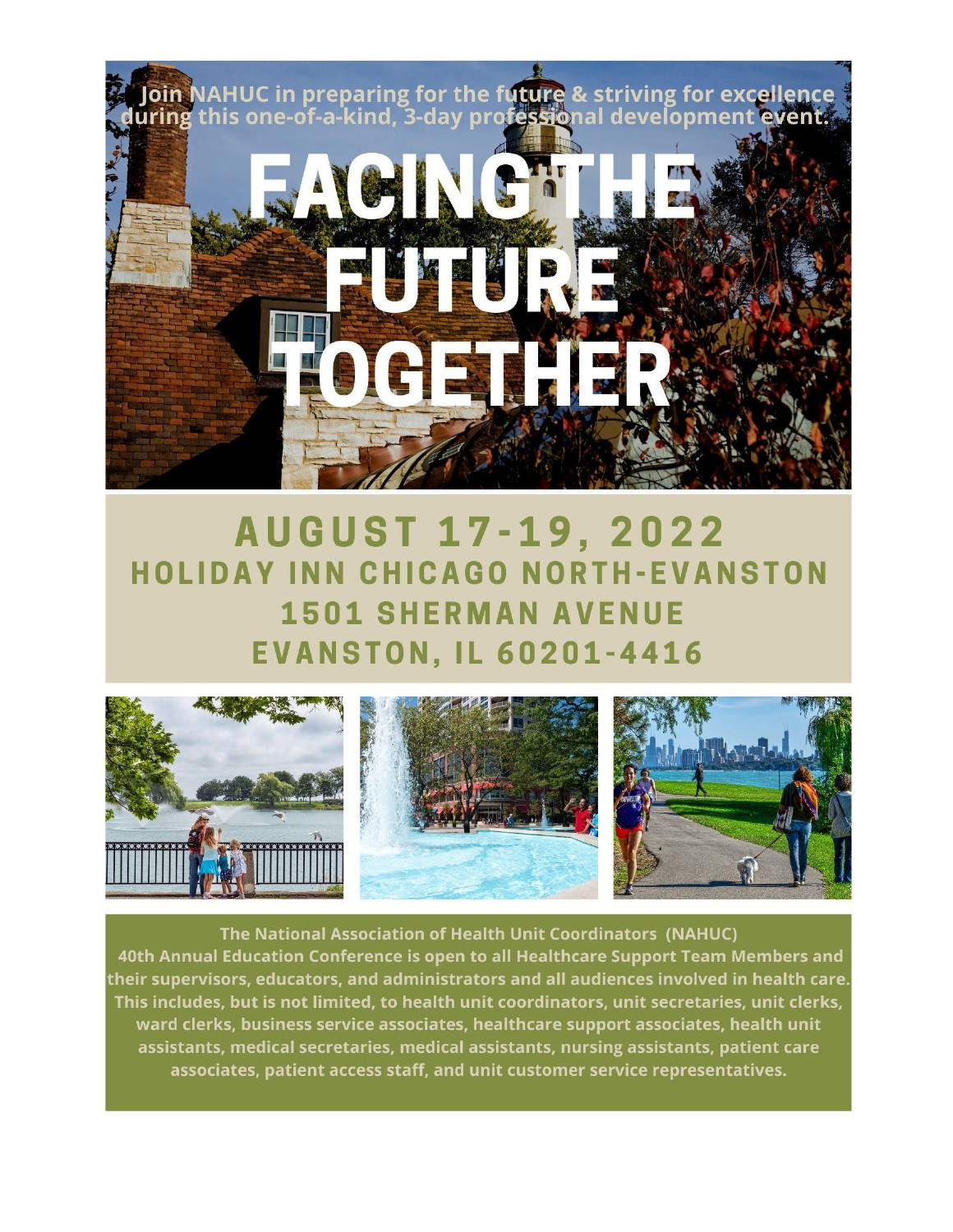The National Association of Health Unit Coordinators, Inc., is dedicated to promoting health unit coordinating as a profession through education and certification, complying with the NAHUC Standards of Practice, Standards of Education and Code of Ethics.

# **NAHUC Continuing Education Contact Hours:**

Thirteen and three quarters (13.75) NAHUC education contact hours are available for this conference. Any attendee who is absent from an education session for 15 minutes or longer will not be eligible to receive credit for that session. At the time of publication, NAHUC is seeking approval for American Association of Medical Assistants (AAMA) continuing education units for select sessions. Watch NAHUC website for more details.

# **Conference Site and Accommodations**

**Hotel**

Holiday Inn Chicago North-Evanston 1501 Sherman Avenue

Evanston, IL 60201-4416

Reservations can be made by calling (800) 465-4329 and referencing the NAI Group Code or by visiting the personalized booking link:

[https://www.holidayinn.com/redirect?path=rates&bra](https://www.holidayinn.com/redirect?path=rates&brandCode=HI&localeCode=en®ionCode=1&hotelCode=CHINE&checkInDate=14&checkInMonthYear=072022&checkOutDate=20&checkOutMonthYear=072022&_PMID=99801505&GPC=NAI&cn=no&viewfullsite=true) [ndCode=HI&localeCode=en&regionCode=1&hotelCode](https://www.holidayinn.com/redirect?path=rates&brandCode=HI&localeCode=en®ionCode=1&hotelCode=CHINE&checkInDate=14&checkInMonthYear=072022&checkOutDate=20&checkOutMonthYear=072022&_PMID=99801505&GPC=NAI&cn=no&viewfullsite=true) [=CHINE&checkInDate=14&checkInMonthYear=072022](https://www.holidayinn.com/redirect?path=rates&brandCode=HI&localeCode=en®ionCode=1&hotelCode=CHINE&checkInDate=14&checkInMonthYear=072022&checkOutDate=20&checkOutMonthYear=072022&_PMID=99801505&GPC=NAI&cn=no&viewfullsite=true) [&checkOutDate=20&checkOutMonthYear=072022&\\_P](https://www.holidayinn.com/redirect?path=rates&brandCode=HI&localeCode=en®ionCode=1&hotelCode=CHINE&checkInDate=14&checkInMonthYear=072022&checkOutDate=20&checkOutMonthYear=072022&_PMID=99801505&GPC=NAI&cn=no&viewfullsite=true) [MID=99801505&GPC=NAI&cn=no&viewfullsite=true](https://www.holidayinn.com/redirect?path=rates&brandCode=HI&localeCode=en®ionCode=1&hotelCode=CHINE&checkInDate=14&checkInMonthYear=072022&checkOutDate=20&checkOutMonthYear=072022&_PMID=99801505&GPC=NAI&cn=no&viewfullsite=true)

# **Room Rates\***

# **(If booked before July 21 at 5:00 pm central and subject to availability\*)**

Single/Double =  $$105.00$  plus 14.5% room tax\* The Holiday Inn Chicago North requires all reservations must be guaranteed with a major credit card or one night's deposit. **Refunds issued only if cancellation notice received by 3 PM local hotel time at least 24 hours prior to arrival**. Check-in time is 3:00 PM and check-out time is 12:00 PM.

This rate is available from August 14-19, 2022 and for a period of four days before and four days after the meeting dates, subject to availability of rooms at the time of reservation to accommodate those who wish to extend their visits.

# **Transportation and Parking\***

### **Airport**

The Holiday Inn Chicago North - Evanston is 16 miles northeast of O'Hare International Airport (ORD), which offers 2,400 flights daily on a number of different airlines. We recommend flying into O'Hare (ORD) instead of Midway (MDW) because ORD is closer and any airfare savings with MDW will be offset by more costs and challenges with ground transportation.

# **Ground Transportation\***

The conference hotel does **not** offer an airport shuttle. Allow 30-60 minutes travel time from ORD to the conference hotel depending on traffic. Be sure to ride a **suburban** taxi or ride share because Chicago taxis go only downtown Chicago and not to Evanston.

Rideshare or Transportation Network Provider (Uber, Lyft, etc.)

Confirm where to meet their vehicle. There are designated ride share spots outside the arrivals area on **second floor**. Terminal 2 - waiting area Upper Level between Door 2A and Door 2D

# Taxi

There are Taxi Stands at the lower-level curb front (outside of Baggage Claim) at each terminal. Suburban Taxi service is available to Evanston. Please make sure to use the designated Taxi Stands to ensure you have a licensed driver. Take an additional 10% off of your American Taxi ride with Promo code NAHUC (bringing the cost down to \$37 one way at time of printing). (847) 673-1000

[http://order.americantaxi.com/ATOnlineOrderWeb/busin](http://order.americantaxi.com/ATOnlineOrderWeb/business.htm?key=447463) [ess.htm?key=447463](http://order.americantaxi.com/ATOnlineOrderWeb/business.htm?key=447463)

# Trains

Evanston is served by two train systems: the Chicago Transit Authority "L" and Metra. The Chicago Transit Authority (CTA) "L" Purple Line makes 7 stops in Evanston with the Dempster stop being closest to Holiday Inn. If you are flying into O'Hare airport (on the Blue Line), you will first take your train to downtown Chicago, then connect to the Purple Line train to head north to Evanston.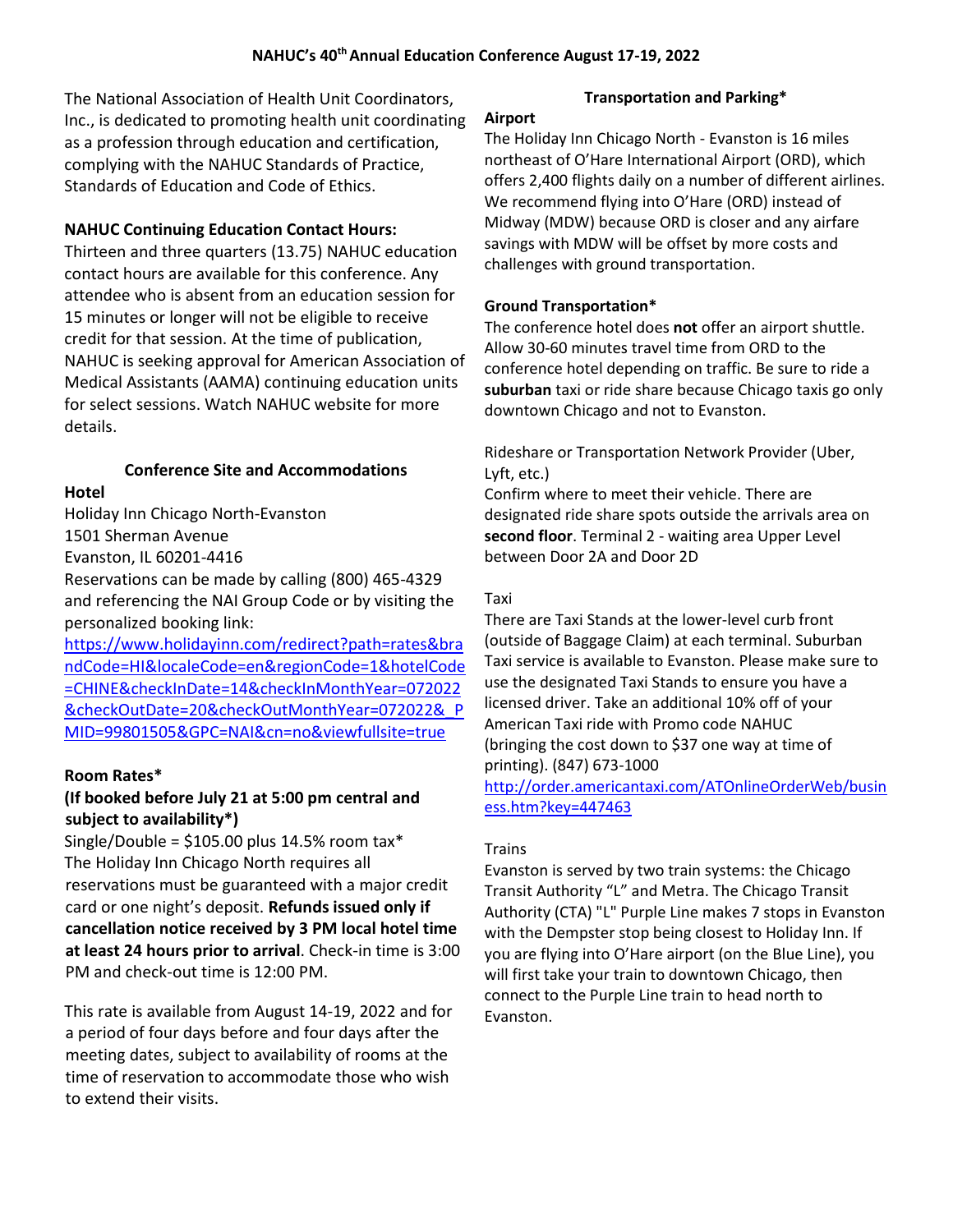### **Transportation and Parking\***

Once at the Holiday Inn, the CTA "L" runs frequently between Evanston and Downtown Chicago. Get on the Purple Line at the Dempster Street stop close to Holiday Inn and transfer to the Red Line at the Howard Street Stop. The take the Red Line to your desired stop in Downtown Chicago. During peak commute times, these "L" trains run express from downtown Chicago, so you can get to Evanston even faster.

Metra is the convenient suburban commuter rail system for the Chicagoland area. The Metra's Union Pacific North line Davis Street stop is a few blocks from the Holiday Inn.

#### Buses

The CTA and Pace also operate bus routes around Evanston and Chicago.

#### Hotel Parking\*

The Holiday Inn Chicago North -Evanston offers parking for a fee in their garage and has offered a 50% discount to attendees staying at the Holiday Inn . Self-Parking:

\$9.00 plus tax per car, per overnight

# **\* Please note that hotel tax, transportation and parking rates are all subject to change.**

# **Offsite Group Activity**  Wednesday, August 17, from 4:30-6:00 PM **Cupcakes and Cocktails\*** Tapville Social 810 Grove Street Evanston, IL 60201

Tapville Social is pairing cupcakes with signature cocktails. Join us for an event to sample four delicious cupcakes and four selected hand-crafted cocktails.

Tapville Social is steps away from the Holiday Inn Chicago North – Evanston, just one tenth of a mile down the street and around the corner.

Kick off your Wednesday evening and conference experience by joining your peers at this informal get-together. Meet and network with healthcare support team members from across the country. Guaranteed to energize you for the rest of your evening!

\*Mocktails will be substituted if non-alcoholic beverages are preferred.

\$39.00 USD per Adult includes tax and tip.

#### **Tourism and Networking**

To plan your visit, you may start by visiting the Chicago North Shore Convention & Visitors Bureau at <https://www.visitchicagonorthshore.com/Evanston>

Other Evanston tourism sites include: [https://www.northwestern.edu/studentaffairs/dos/families/t](https://www.northwestern.edu/studentaffairs/dos/families/things-to-do-chicago-evanston.html) [hings-to-do-chicago-evanston.html](https://www.northwestern.edu/studentaffairs/dos/families/things-to-do-chicago-evanston.html) and [https://www.thecrazytourist.com/15-best-things-to-do-in](https://www.thecrazytourist.com/15-best-things-to-do-in-evanston-il/)[evanston-il/](https://www.thecrazytourist.com/15-best-things-to-do-in-evanston-il/)

You may want to include time to explore Chicago and other iconic attractions in Illinois, too. Visit [https://www.choosechicago.com/plan-your-trip/visitor](https://www.choosechicago.com/plan-your-trip/visitor-resources/request-visitor-guide/)[resources/request-visitor-guide/](https://www.choosechicago.com/plan-your-trip/visitor-resources/request-visitor-guide/) an[d https://www.enjoyillinois.com/](https://www.enjoyillinois.com/)

#### **Photo and Quote Credits**

Cover photos courtesy of the Chicago North Shore Convention & Visitors Bureau.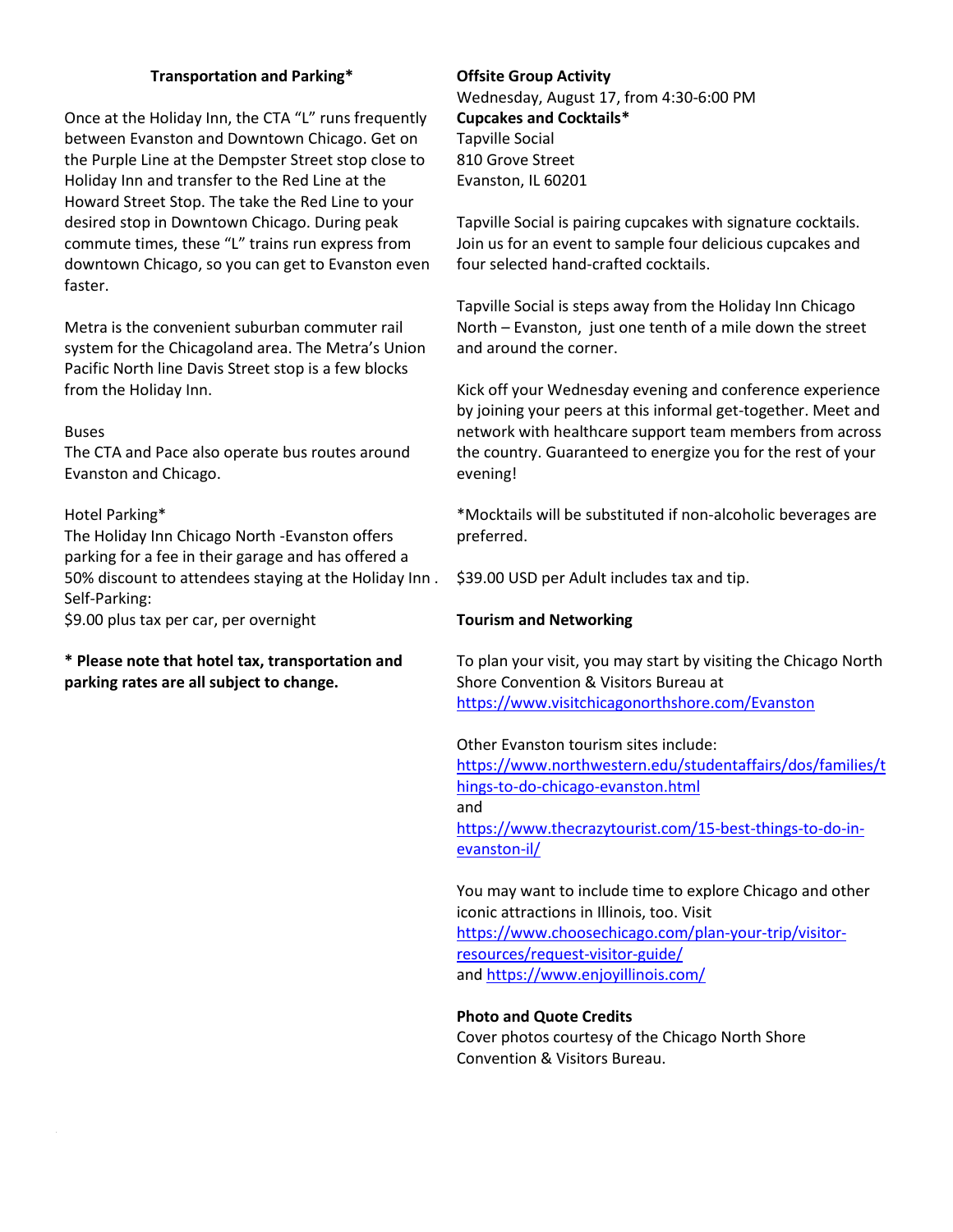#### **Schedule of Events**

#### **Monday, August 15**

8:30 AM-5:00 PM Board of Directors Meeting (Participants are encouraged to observe board meetings.)

#### **Tuesday, August 16**

8:30 AM-5:00 PM Board of Directors Meeting

#### **Wednesday, August 17**

12:00 PM-1:00 PM Registration

1:00 PM-2:15 PM Welcome & Session 1 2:30 PM-4:00 PM Education Session 2 4:30 PM-6:00 PM Offsite Group Activity (no ceu's awarded)

#### **Thursday, August 18**

Ongoing Healthy H.U.C. 7:30 AM-8:00 AM Breakfast 8:00 AM-9:00 AM Education Session 3 9:15 AM-10:15 AM Education Session 4 10:30 AM-11:30 PM Education Session 5

# **Friday, August 19**

7:30 AM-8:00 AM Breakfast 8:00 AM-9:00 AM Education Session 7 9:15 AM-10:15 AM Education Session 8 10:30 AM-11:30 AM Education Session 9 11:30 AM-12:45 PM Lunch on own 12:45 PM-1:45 PM Education Session 10 2:00 PM-3:00 PM Education Session 11 3:00 PM-3:30 PM Closing Ceremony

11:45 AM-12:45 PM Lunch and Annual Business Meeting (no ceu's awarded) 1:00 PM-4:00 PM Education Session 6

Ongoing Healthy H.U.C.

The NAHUC Program Committee reserves the right to make changes in the program and cannot be held liable for any scheduled event failing to be presented. Be aware that certain procedures and events of the conference are recorded. Your attendance is an implied consent. Please contact the Program Chairperson via the NAHUC office if you have any concerns. For your comfort, we recommend dressing in layers since it is difficult to regulate the classroom room temperatures to please everyone.

#### **Special Events**

#### **NAHUC Board of Directors Meetings** (Monday and Tuesday 8:30 AM-5:00 PM)

If you are looking to enhance your career, holding a position on the NAHUC Board of Directors is very worthwhile. If you are interested in serving, but have not observed a NAHUC board meeting, please consider watching the board in action.

# **T.E.D. Talks Thinkers, Educators, and Doers** (Thursday)

Poster Presentations and T.E.D. Talks are designed to allow healthcare support team members to share their recent innovations, advances, and discoveries related to their profession or a topic of their expertise. Presentations may address any area of health unit coordinating such as order management, coordination of health unit, equipment, and technical procedures, communication/customer service and professional development. NAHUC is particularly interested in posters and talks that share imaginative and innovative responses to challenges and opportunities faced by health unit coordinators in their diverse work roles and settings.

**Healthy H.U.C.** (Thursday & Friday) Participate in the physical activity of your choice each day. Daily participation cards will be available to enter a drawing for a prize.

**Breakfast** (Thursday & Friday, 7:30-8:00 AM)

# **NAHUC Luncheon/Annual Business Meeting**

(Thursday, 11:45 AM-12:45 PM)

There is no additional fee for registered conference attendees for this. The annual NAHUC business meeting is held during this time. The national annual awards are presented during the meeting. All registered conference attendees are encouraged to participate; only members may vote.

#### **Exhibitor and Chapter Display Tables**

For a vendor/exhibitor or chapter table agreement form, visit www.nahuc.org or contact the NAHUC office by June 1, 2022.

#### **Memorial Display**

The Memorial Display is in memory of those friends of NAHUC who have passed on. If you know of someone to honor, please contact the NAHUC office prior to conference.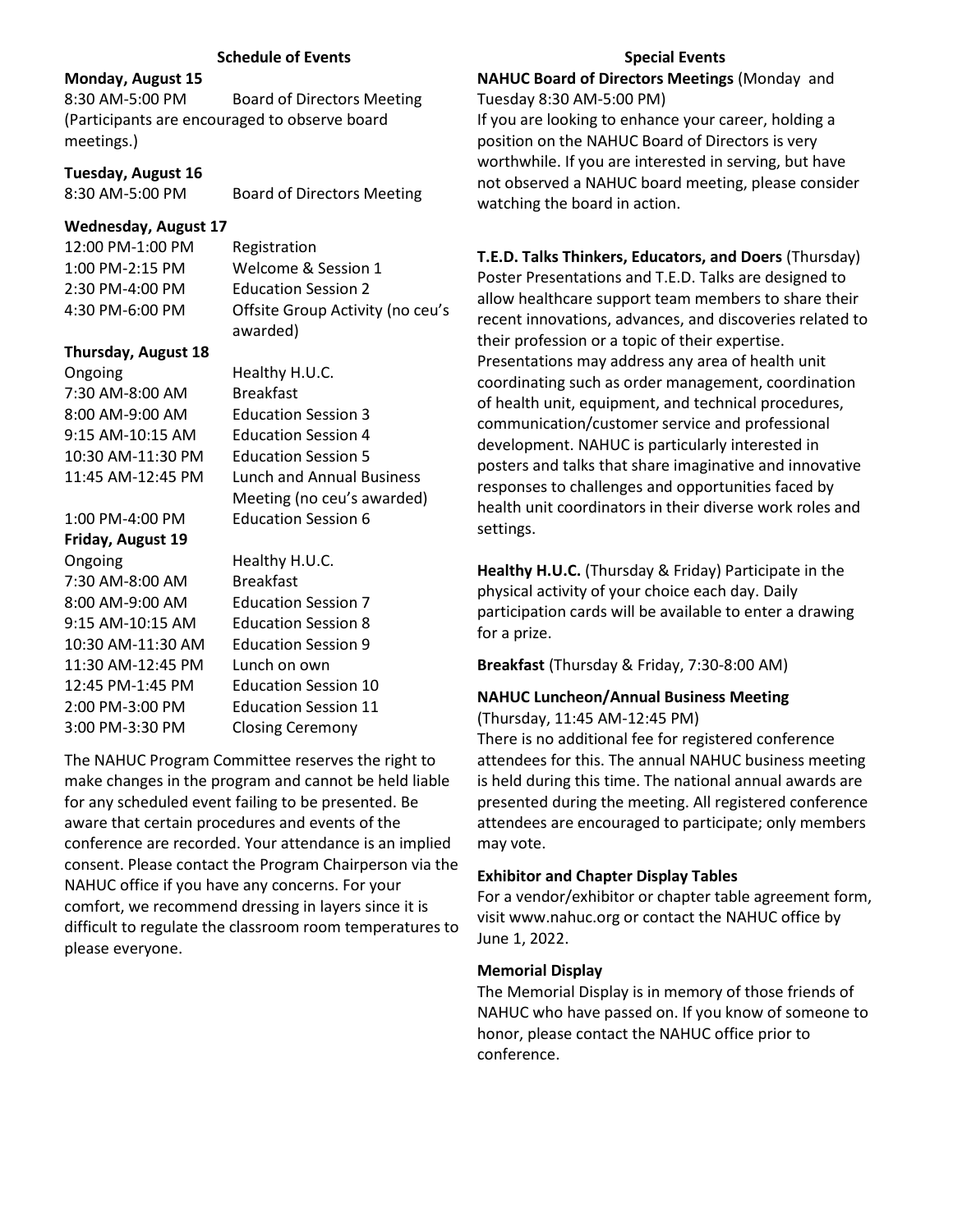# **Presenters and Topics (In Order of Appearance)**

**Wednesday, August 17, 2022 from 1:00-2:15 pm Eric Conley**

# **Executive Vice President, Froedtert Health President, Froedtert Hospital**

**Session 1 "Preparing to Be a Hospital President"** Eric L. Conley was appointed president of Froedtert Hospital and executive vice president of Froedtert Health on July 1, 2020. He is responsible for the overall functions of the hospital; leading the execution of performance with respect to strategic priorities and plans in the areas of service, quality, staff development, growth and finance; coordinating operational performance among system entities; and oversight of ambulatory services in partnership with the Medical College of Wisconsin.

Eric joined the health system in July 2018 as senior vice president and chief operating officer. In addition to Eric's leadership responsibilities, he has diverse board experience in non-profit organizations including American Board of Orthopaedic Surgery, United Way of Greater Milwaukee & Waukesha County, American Heart Association Milwaukee, Vivent Health, and The Leverage Network serving in roles as board chair, as well as committee chair and appointments for executive compensation, finance, strategic planning, and mergers and acquisitions. He is also a member of the National Association of Health Service Executives (NAHSE).

# **Wednesday, August 17, 2020 from 2:30-4:00 pm Doug Penrod, RN, CTCC**

# **Session 2 "An Overview of Kidney and Pancreas Transplantation"**

Doug has worked in many roles at the Northwestern Medicine Organ Transplant Center in Chicago, Illinois including Transplant Outreach Liaison and Senior Transplant Nurse Coordinator and brings a wealth of knowledge about kidney and pancreas transplantation. His professional memberships include the United Network for Organ Sharing (UNOS), National Kidney Foundation of Illinois, Illinois Council of Nephrology Nurses and Technicians, American Nephrology Nurses Association, Chicago Transplant Ethics Consortium, Organ Transplant Support Group, and American Kidney Fund.

Doug is also the recipient of the Burl Osborne Humanitarian Award presented by the International Federation for Artificial Organs and the American Society for Artificial Internal Organs, the Dr. Martin Luther King, Jr. Humanitarian Award presented by Northwestern Memorial Hospital, and the American Kidney Hero Award presented by the American Kidney Fund.

Learning Objectives:

- 1. Discuss the Kidney/Pancreas Transplant Program at Northwestern.
- 2. Describe how the new allocation process has increased transplants in Illinois.
- 3. State three reasons Living Donor is the preferred method of kidney transplant over a deceased donor.

# **Thursday, August 18. 2022 from 8:00-9:00 am Lee-Ellen Dunaway Hall, BA, AOS, CHUC Session 3 "The Ethics of Informed Consent in the Tuskegee Experiment"**

Lee-Ellen Dunaway Hall, BS, CST, CHUC is in her 43rd year as a healthcare professional with Centra Health in Lynchburg, Virginia. Currently, Lee is the supervisor of the hospital staffing, scheduling and timekeeping department, where, with the help of a dedicated staff, she is making great changes that will benefit her staff, hospital personnel and most importantly, patients. She has served on the Virginia Commonwealth State Assembly of Surgical Technologists as a treasurer and board member. Her degree in surgical technology led her to certification in the field and a six-year teaching career which included teaching courses in medical law and ethics. She is a certified health unit coordinator, which is where her heart will always be. Education and promoting certification are top goals for Lee! She serves on the NAHUC publication committee and is the author of several articles published in The Coordinator. She is the most proud member of being a long time NAHUC and hopes to continue far into the future! Learning Objectives:

- 1. Definition and history of informed consent
- 2. Specifics of the Tuskegee Experiment
- 3. Lessons learned from the Tuskegee Experiment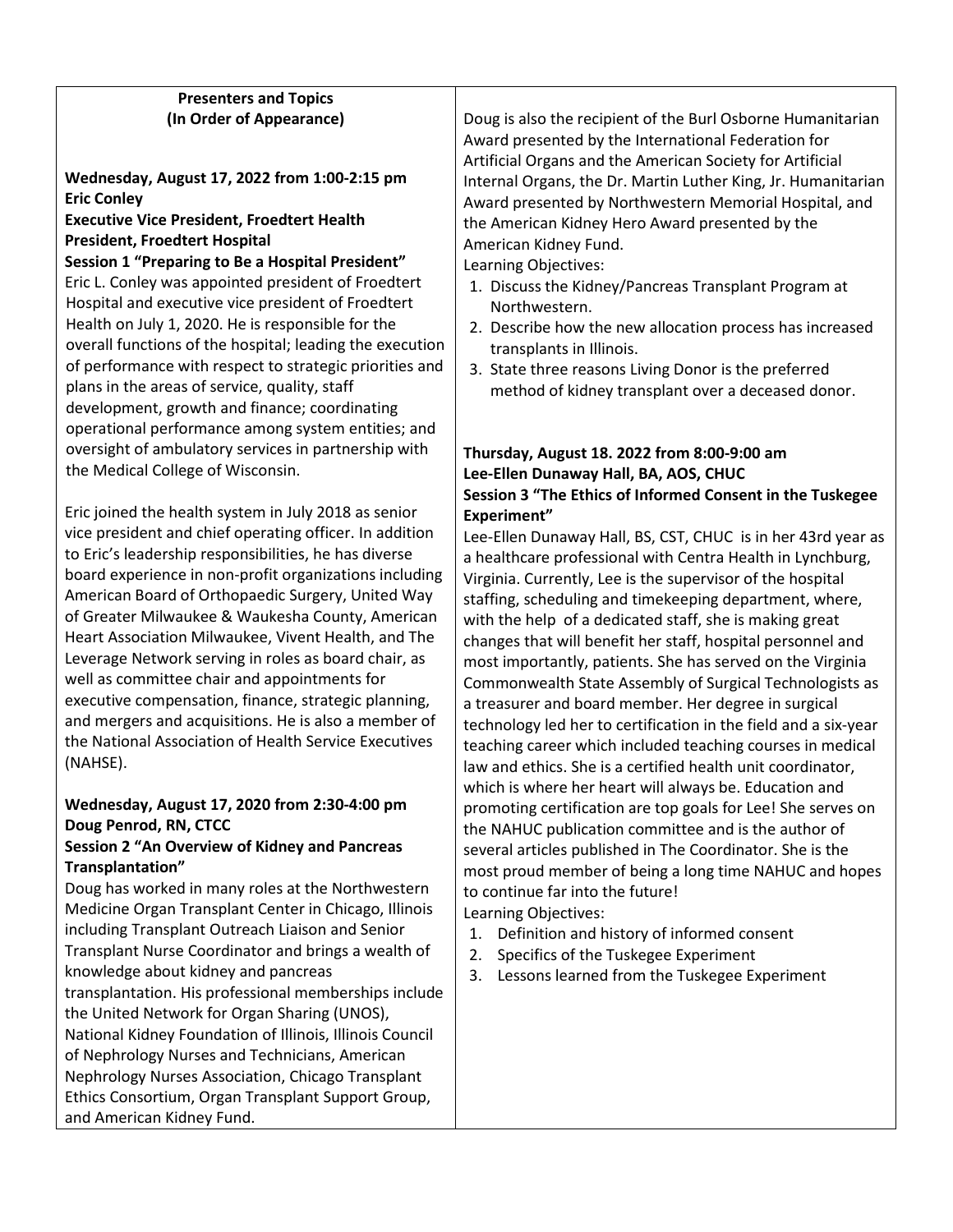# **Thursday, August 18, 2022 from 9:15-10:15 am Inna Melnikov, DACM, NCCAOM Board Certified, Licensed Acupuncturist**

# **Session 4 "Integrative Pain Modalities for Pain Management"**

Inna Melnikov is a Doctor of Acupuncture and Chinese Medicine, and a Licensed Acupuncturist, and a practitioner of Integrative Medicine for 32 years. She is the Doctor of Acupuncture at Reclaim Your Body Holistic Wellness Clinic. She is also the Manager of Medical Communications at the Holistic and Organic Corporation. She is an Educator Member of the Accreditation Commission for Acupuncture and Oriental Medicine (ACAOM).

### **Thursday, August 18, 2022 from 10:30-11:30 am Paul H. Rockey, MD, MPH Session 5**

Dr. Rockey retired in 2020 as a senior scholar at the Accreditation Council for Graduate Medical Education. Paul joined the ACGME in 2012 after directing the division of graduate medical education at the AMA for nearly a decade. After his 1970 University of Chicago MD degree and internship at Harborview Medical Center in Seattle, he served two years as a solo physician on the Rocky Boy Indian reservation in Montana. He returned to Seattle and the University of Washington for internal medicine residency, a master's degree in public health and launched an academic career combining patient care, teaching, research, and administration (as residency program director, group practice president, hospital chief medical officer and assistant dean). He served as an associate dean at the University of Massachusetts and Southern Illinois University and is now a professor emeritus of internal medicine and medical humanities at SIU.

Paul was on the Alumni Board of the University of Chicago and is a past president of the Alumni Council for U of C's School of Medicine and Division of Biological Sciences. He recently chaired the Illinois State Medical Society Council on Education and Health Workforce. Rockey retired from the Army National Guard, as a Lt. Col., after 25 years of service. He continues to collaborate with colleagues on issues of physician wellbeing and conducts research on health workforce and policies essential to medical education. Paul was a marathon runner, downhill skier, figure skater and weekend golfer. He now swims daily to stay fit so he can keep up with the lives of his three children and eight grandchildren.

# **Thursday, August 18, 2022 from 1:00-4:00 pm Session 6 "NAHUC T.E.D. Talks – Thinkers, Educators, and Doers**

Poster Presentations and T.E.D. Talks are designed to allow health unit coordinators to share their recent innovations, advances, and discoveries related to their profession or a topic of their expertise. Presentations may address any area of health unit coordinating such as order management, coordination of health unit, equipment, and technical procedures, communication/customer service and professional development.

# **Christopher Anderson**

**"Data Breach: An Awareness" Mary Bailey**

**"The Health Unit Coordinator's First Year - From Interview to Anniversary" Kevalyn Corley Tiggett**

**"Health Unit Coordinators Stronger in Numbers" Tracy Tutson**

**"Implementation of a Cost Saving Strategy for Blood Glucose Strips"**

# **Friday, August 19, 2022 from 8:00-09:00 am Aishling Dalton Kelly and Hakeem Bello Session 7 "Implicit Bias"**

Aishling Dalton Kelly, the owner and CEO of Aishling Companion Home Care for 10 years and the current owner and operator of Aishling Care Academy, dedicates her life's work to caring for seniors, most especially those with forms of Dementia. Aishling is currently serving as an Advisory Board Member for the Illinois Department of Public Health and is the creator of a 9 hour continuing education course titled, "Dementia Has a Face and a Name." Aishling is focused on the quality of caregivers entering the health care arena and is passionate in the fields of training and public speaking.

Hakeem Bello is the Director of Business Development at Oasis Hospice & Palliative Care (Oasis) in Mokena, IL. He and his wife, Sade are owners of Oasis Hospice. Sade is the Agency Administrator. Hakeem is passionate and dedicated to providing excellent customer service. He is a dynamic speaker who shares his passion for hospice across Chicago and the suburbs. Hakeem holds a degree in Accounting/Business & Finance and enjoys photography and the creativity involved in it. Learning Objectives:

- 1. Define Implicit Bias.
- 2. Understand where Bias comes from.
- 3. Recognize Implicit Bias in healthcare.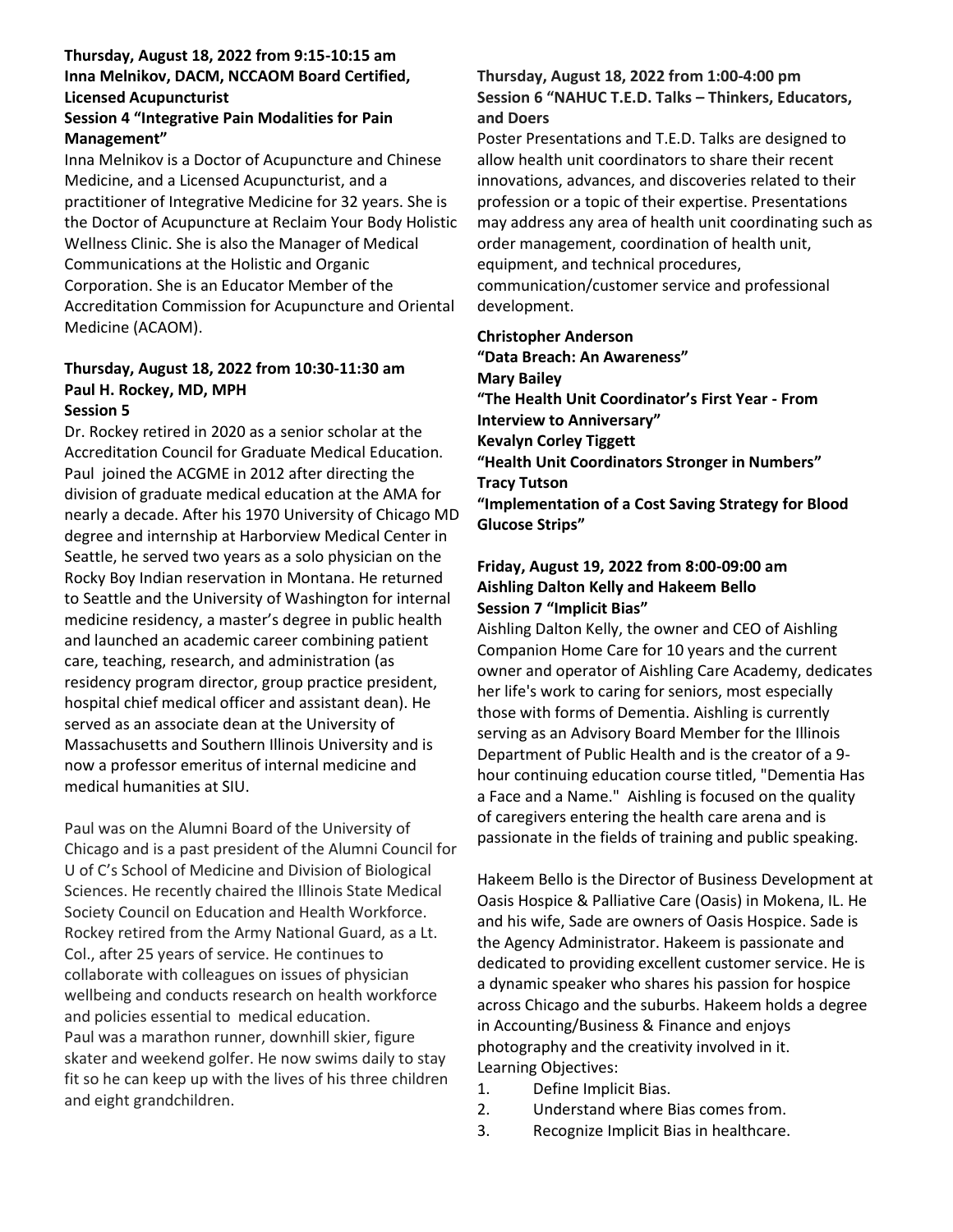# **Friday, August 19, 2022 from 9:15-10:15 am Jerry Kaelin, MA, MDiv, BCC**

# **Session 8 "Spiritual Care Chaplains & Clinical Pastoral Education Students: Collaborating with Health Unit Coordinators – Who Are the Hub of Every Hospital Unit"**

Jerry Kaelin has served at Loyola University Medical Center for 28 years as a staff chaplain and an ACPE Certified Educator. Jerry loves driving Lakeshore Drive and gawking at the skyscrapers in his beat-up convertible. When away from city lights, he pulls out his 8" telescope and ponders the universe. He is married to Loyola-trained physician to whom he proposed marriage on their navigation dive for scuba certification in 1995. In 2016, he fulfilled his wedding vow to his wife, Fran, and brought her Cubs a World Series trophy. Looks now like we will have to wait another 100 years… Learning Objectives:

- 1. What is spiritual care in general?
- 2. How chaplains can be helpful to the unit medical and administrative staff?
- 3. How we can mutually enhance care of patients, families and staff.
- 4. Chaplains' increased role in colleague care.

## **Friday, August 18, 2022 from 10:30-11:30 am Stacey Haas**

# **Session 9 "Patient Experience"**

Stacey is a Customer Experience Specialist who has worked at Froedtert Health in Milwaukee, Wisconsin for 23 + years in various positions. She lives in Waukesha, Wisconsin with her husband of almost 20 years. She has 3 adult kids and 4 grandkids. Her hobbies are camping, reading, hunting, and viewing sunrises and sunsets. She states she is blessed! She began her career by creating first impressions and developing relationships over the phone and in person with our customers at the front desks or in call centers. She moved into informal and formal leadership for ten years. For the last four years, she has turned her focused attention to understanding all of the fine details that impact the patient experience. Learning Objectives:

1. Discuss the Health Unit Coordinator impact on the patient experience and what some fine details can do to make or break it.

**Friday, August 19, 2020 from 12:45-1:45 pm Ascension Illinois and Advent Health Session 10 "Behavioral Health"**

**Friday, August 19, 2020 from 2:00-3:00 pm Sandy Ayres, BA, CHUC Patty Rice, BA, CHUC Linda Winslow, BA, CHUC Session 11 "Let Your Legacy S.O.A.R."** Seasoned NAHUC members and certified health unit coordinators, Linda, Sandy and Patty, will lead this interactive workshop designed to inspire you to be intentional about shaping your professional legacy. Learn how past NAHUC leaders encouraged others to Step out of their comfort zone. Hear how the profession and professional association provides an Opportunity to grow. Receive the tools to Act with Accountability and create your own professional mission statement. Develop an action plan to Rise to the occasion.